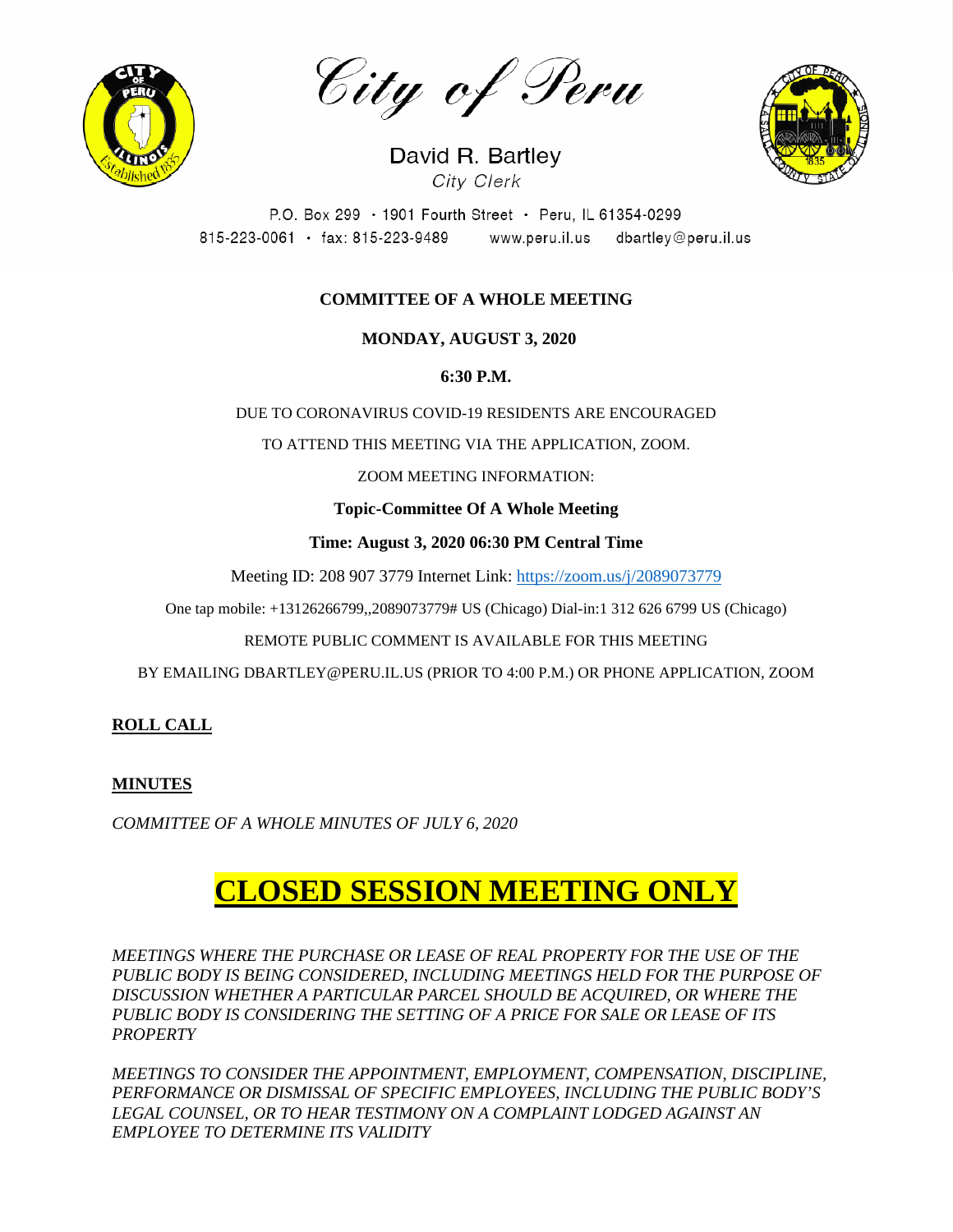*MEETINGS FOR THE DISCUSSION OF MINUTES OF MEETINGS LAWFULLY CLOSED UNDER THE ACT EITHER FOR PURPOSES OF APPROVAL BY THE BODY OF THE MINUTES OR SEMI-ANNUAL REVIEW OF THE MINUTES AS REQUIRED BY THE ACT*

**OPEN DISCUSSION**

## **PUBLIC COMMENT**

## **ADJOURNMENT**